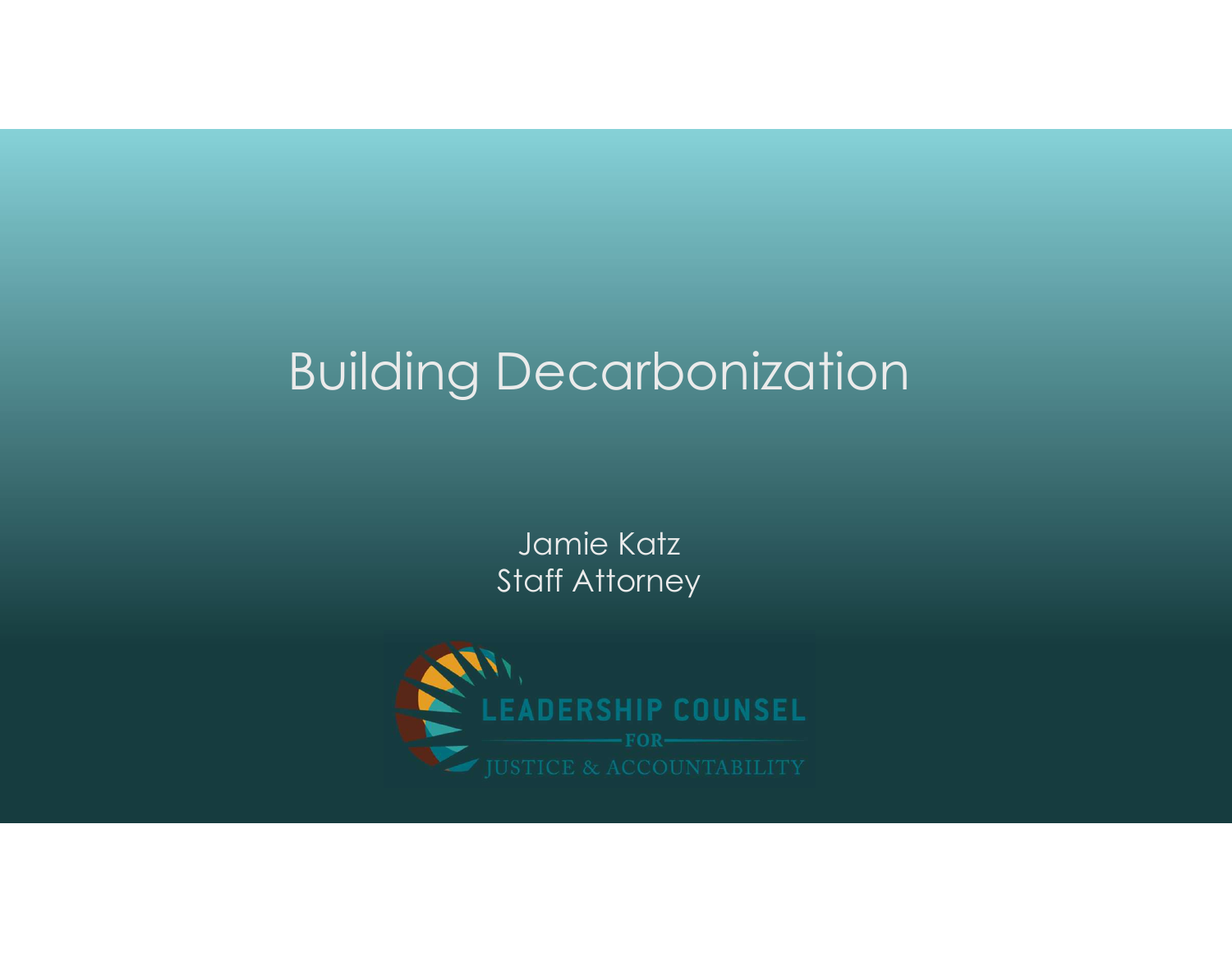## About Leadership Counsel for Justice and **Accountability**

Based in the San Joaquin and Eastern Coachella Valleys, we work alongside the most impacted communities to advocate for sound policy and eradicate injustice to secure equal access to opportunity regardless of wealth, race, income, and place.

Through community organizing, research, legal representation, and policy advocacy, we impact land use and transportation planning, shift public investment priorities, guide environmental policy, and promote the provision of basic infrastructure and services.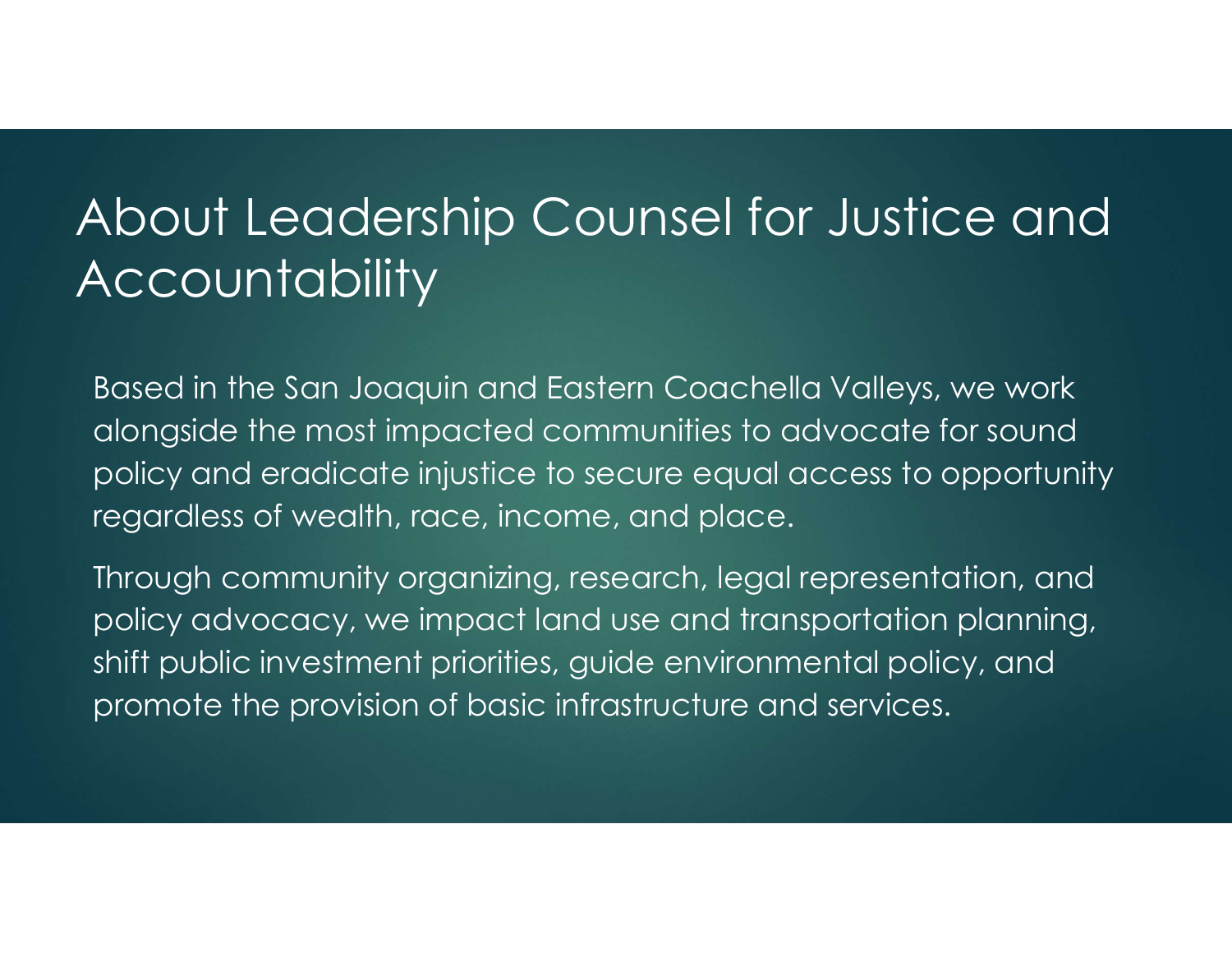# **Challenges**

#### Climate Change:

- Buildings and Changes<br>- Buildings generate 25% of California's greenhouse gas emissions<br>- Alimana Changes and California's greenhouse gas emissions -<br>
2008 - Muldings and the server of California's greenhouse gas<br>
2018 - Buildings generate 25% of California's greenhouse gas<br>
2018 - Gas appliances: cooking, heat, water heater<br>
2018 - Thitogen oxides, ozone, and fine pa **allenges**<br>- Northermannian<br>- Northermannian or an induction<br>- Northermannian over Air Quality:<br>- Sas appliances: cooking, heat, water heater<br>- Introgen oxides, ozone, and fine particles<br>- SJV has among the worst in the co -<br>- Buildings generate 25% of California's greenhouse gas emissions<br>- Buildings generate 25% of California's greenhouse gas emissions<br>- Gas appliances: cooking, heat, water heater<br>- introgen oxides, ozone, and fine particl nate Change:<br>Suildings generate 25% of California's greenhouse<br>Dor Air Quality:<br>Sas appliances: cooking, heat, water heater<br>- nitrogen oxides, ozone, and fine particles<br>Poor outdoor air quality -> Poor indoor air quality<br>-

#### Indoor Air Quality:

- -
- -

Disproportionate impact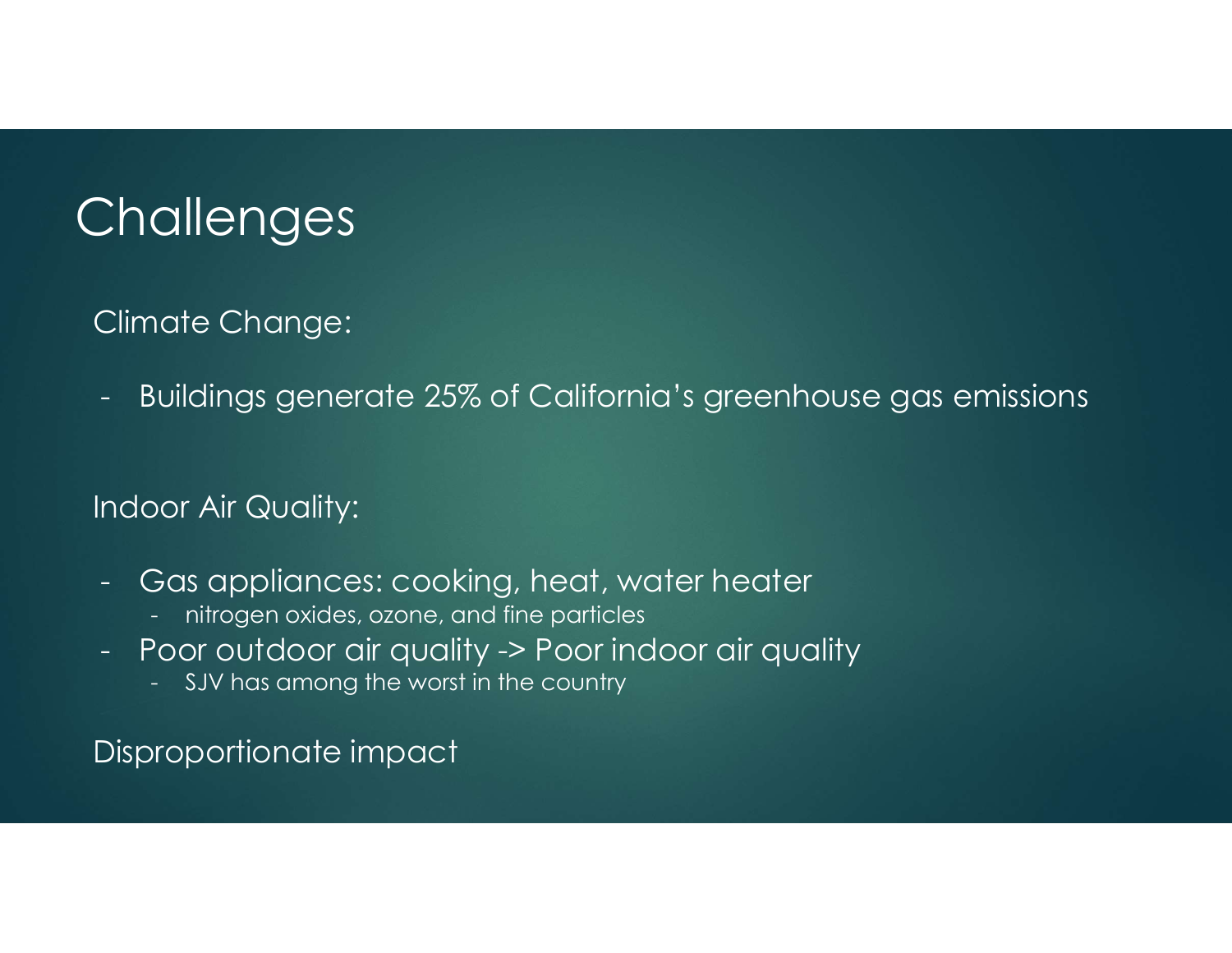# What is Building Decarbonization? Vhat is Building Decarboniza<br>Reducing emissions from <u>all buildings</u><br>- Carbon and localized<br>- Residential and commercial What is Building Decarb<br>Reducing emissions from <u>all buildings</u><br>- Carbon and localized<br>- Residential and commercial<br>- New and existing **Vhat Is Building Decark**<br>Reducing emissions from <u>all buildings</u><br>- Carbon and localized<br>- Residential and commercial<br>- New and existing

#### Reducing emissions from all buildings

- 
- 
-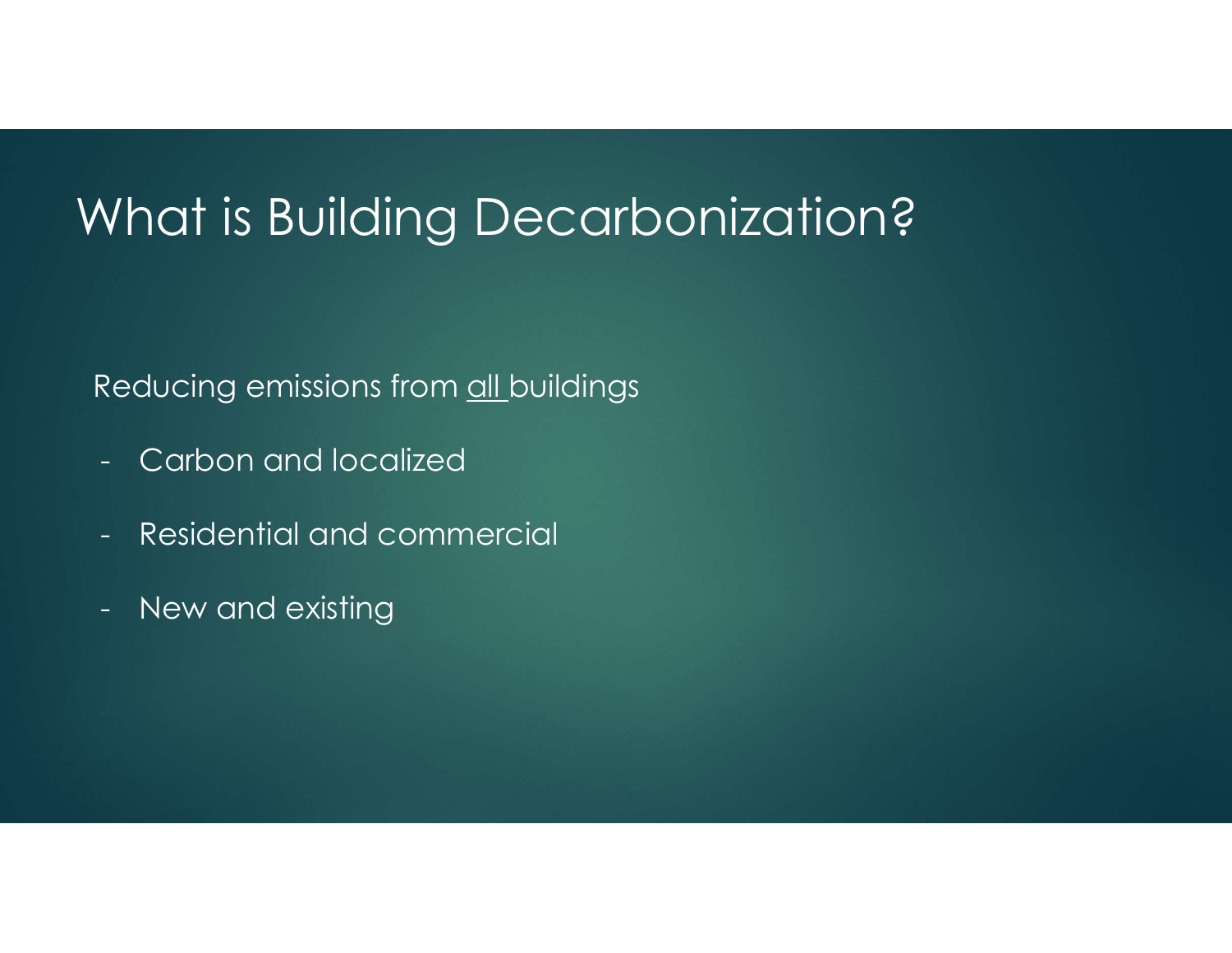### Building Decarbonization Technologies

Electric and Induction stoves

Heat Pump: Heating, cooling, and heating water

Weatherization and Efficiency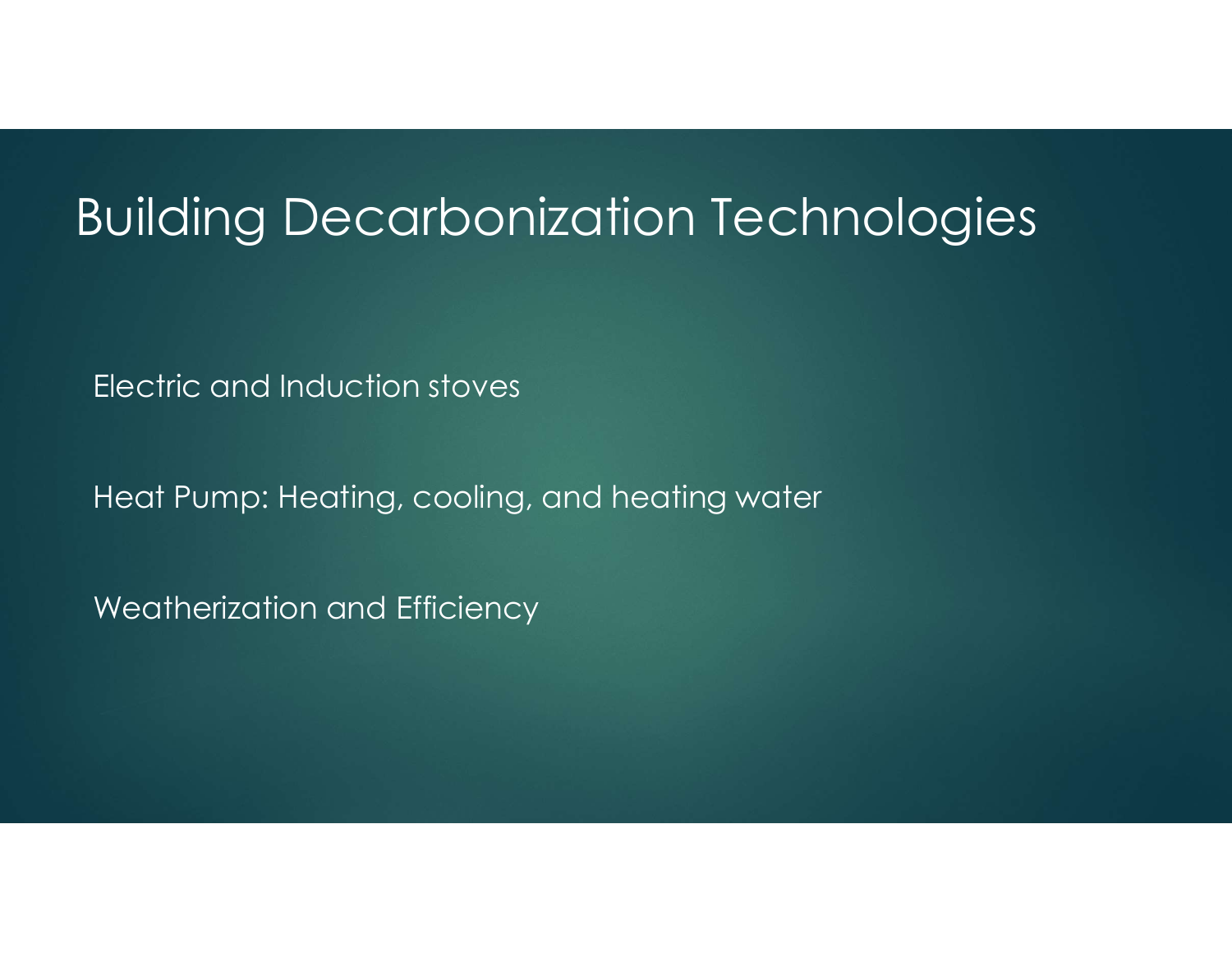# Equitable Building Decarbonization - Mobile Homes

#### Holistic home upgrade

Tenant and anti-displacement protections

Community engagement and leadership